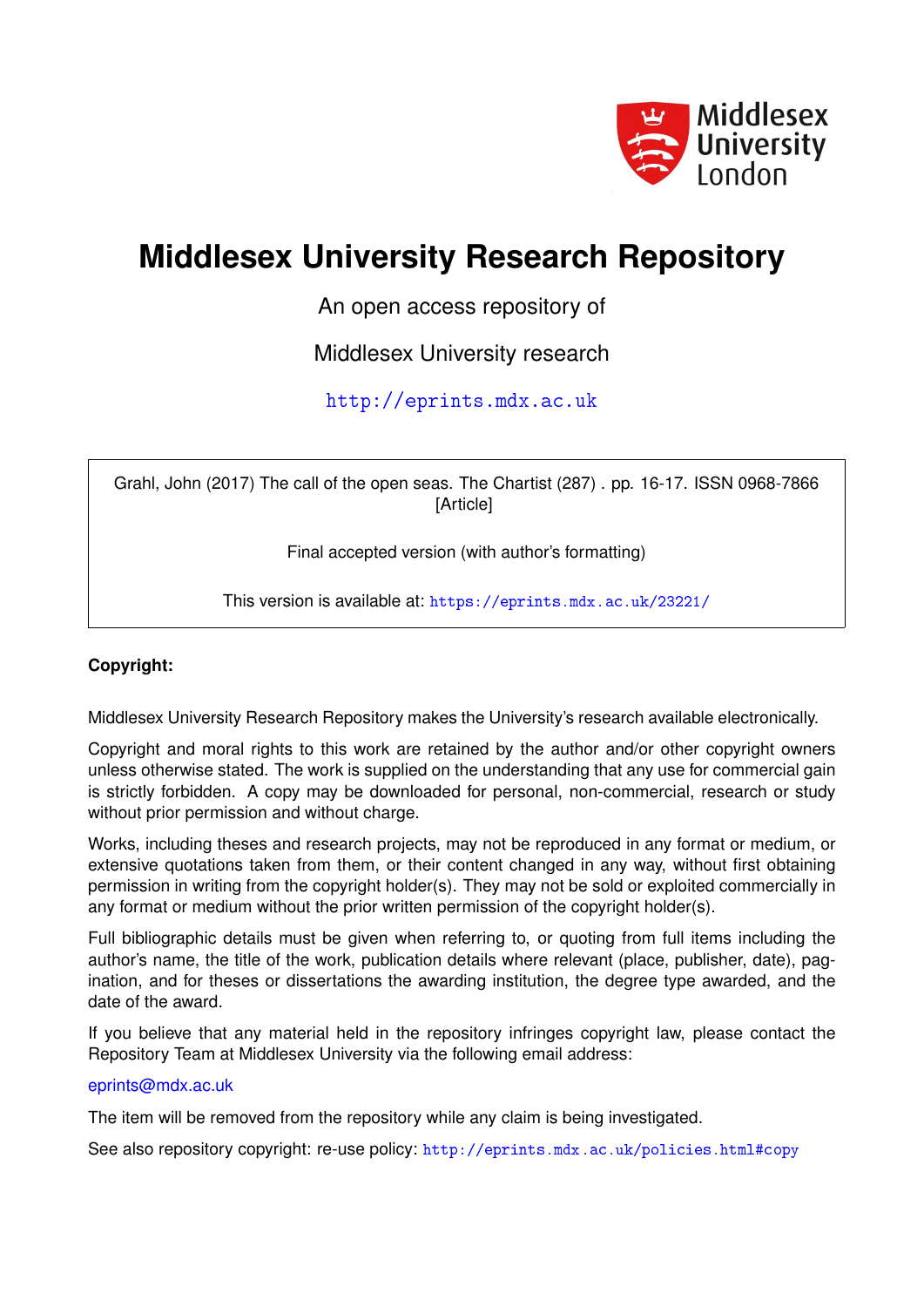## **The Call of the Open Seas**

*"Be aware, General, that every time we have to choose between Europe and the open seas, we shall choose the open seas" – Winston Churchill to Charles De Gaulle, June 1944.*

## *I must go down to the sea again… – Masefield*

The results of the general election, undermining the political status of UK representatives, make it very likely that Brexit negotiations will begin with three straight capitulations by Britain. This is because David Davis will not dare to report to the new House of Commons that talks have broken down before they have properly started and that Britain now faces a complete disruption of its economic relations with its most important trading partner. Davis seems already to have accepted the EU's timetable and order of priorities for the talks, although they hardly suit the British government. The first three issues will be the future rights and status of EU citizens resident in the UK and of UK citizens in the 27 remaining member states; the financial settlement of Britain's obligations to the EU and the border between EU member Ireland and Northern Ireland.

The May administration nurtured some hope of using the first issue as a bargaining chip – this was always a squalid tactic with no hope of success and both the new political situation and pressure from British expats in the EU who were held hostage by it have virtually killed the question. Note that the EU position paper would give the European Court of Justice jurisdiction in enforcing the rights established for EU citizens in Britain. If this is accepted Theresa May will have the humiliation of continuing subordination to the hated ECJ. Note also that rights for residents will be established at the date of departure – March 2019. Any EU citizen who wants resident rights in the UK will have two years to come and claim them – hardly a triumph for those most concerned with reducing immigration.

The financial settlement looks likely to be another sad affair for British negotiators – various estimates of the final bill (to be paid in euro) have emerged. Comment is bound to contrast the transfer of tens of billions to Brussels with the extravagant promises by the Leave campaign of a budgetary bonanza on British departure.

The problem of the Irish border seems intractable. If the outcome of the negotiations involves either tariff or non-tariff barriers between the UK and the EU then there are likely to be incentives to circumvent those barriers by moving goods between the Republic of Ireland and Northern Ireland. Yet if that border is policed for contraband – effectively or not – the Peace Process could be seriously damaged. This consideration alone should have ruled out the Brexit decision. However, Davis has already agreed that the Irish border question should be resolved **prior** to negotiations on trading relations after Britain leaves. EU negotiating directives state: "Nothing in the Agreement should undermine the objectives and commitments set out in the Good Friday Agreement in all its parts and its related implementing agreements; the unique circumstances and challenges on the island of Ireland will require flexible and imaginative solutions." Will there be sufficient flexibility and imagination without a significant impact on the subsequent economic negotiations? DUP MPs will no doubt be taking a keen interest.

When these three issues are settled, there will still be much business to attend to before the key question of future economic relations is addressed. EU negotiators will not even talk about future trade until they judge that "sufficient progress" has been made with the mechanics of the separation. Disentangling Britain from EU structures is going to be messy.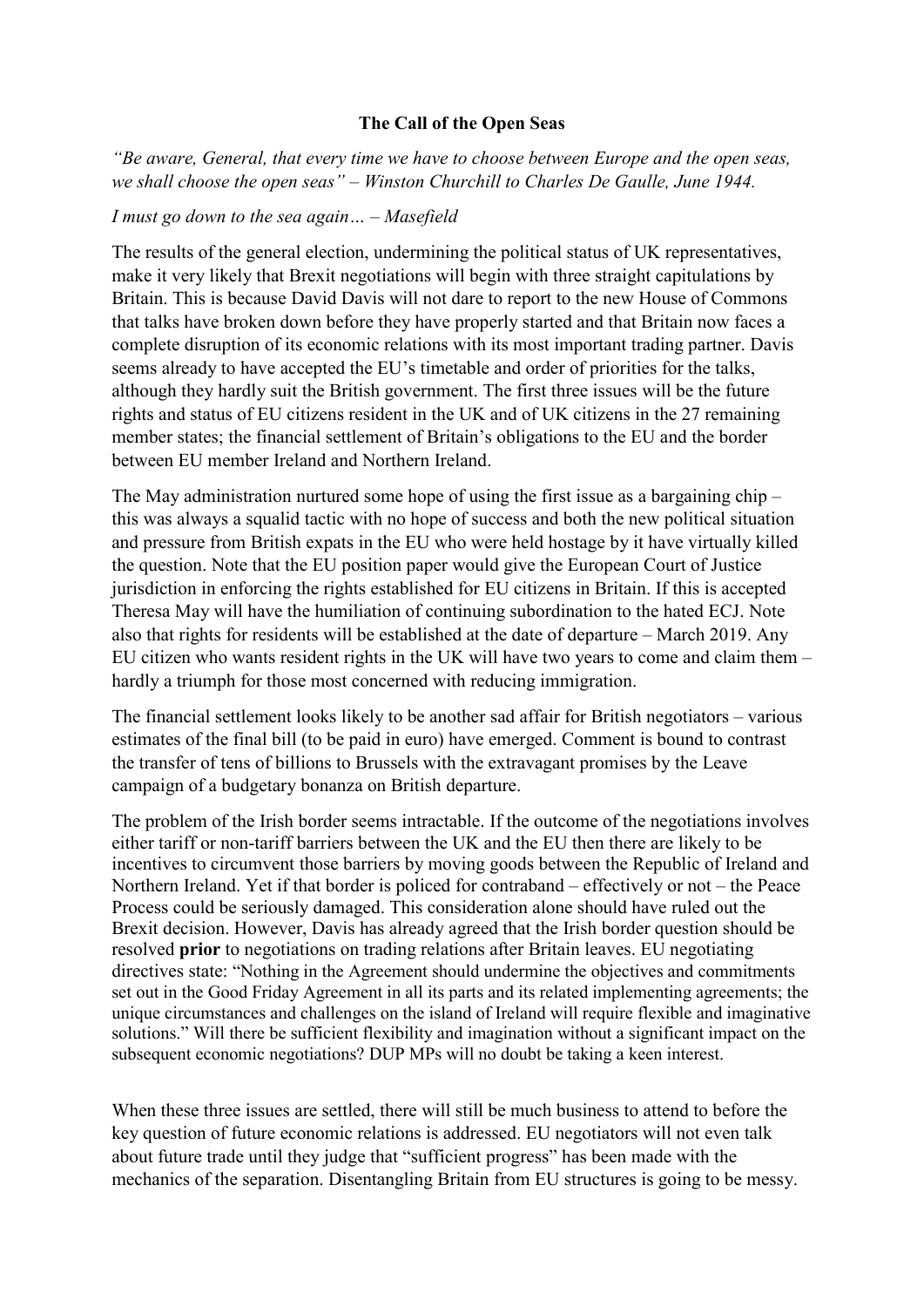For instance, the Commission's position paper on the financial settlement lists some 34 "decentralised agencies" where some provision for arrangements following withdrawal will have to be made – running from the European Maritime Safety Agency through the European Monitoring Centre for Drugs and Drug Addiction and the European Police Office (EUROPOL) to the Office for the Body of European Regulators for Electronic Communication and the European Union Intellectual Property Office. To leave the EU is not to denounce a single treaty – it's more like denouncing several hundred and only when "sufficient progress" has been made with that extrication will future trading relations be put on the agenda.

Brexiteers are of two basic kinds and have two main demands. The mass vote for exit expressed many resentments but centred on the issue of immigration. It seems that a demand for sovereign British control of entry would rule out membership of the Single Market and thus compromise the sales of Britain's service sector, including the financial sector, to the EU. One ominous aspect of the EU negotiating position is that it rules out specific agreements for particular economic sectors so that an access agreement for the provision of financial services would seem to be ruled out. Since the election one can observe an increasing assertion of the importance of the Single Market with a less emphasised downplaying of immigration controls. Since the British economy simply won't work without extensive use of migrant labour the UKIP-mobilised masses are bound to be betrayed – the only question is whether the betrayal takes the form of EU-imposed immigration flows or approximately the same flows as permitted by a "sovereign" UK government. For the sake of economic stability we must hope for the former.

The other main force behind Brexit is completely different. There are hardliners whose main concern is to take Britain out of the EU so that it would be free to conclude trade agreements with other countries around the world. For them the bottom line is departure not from the single market but rather from the Customs Union because it is the latter which imposes a common trading policy with third parties.

The romance of laissez-faire inspires this group – leading conservatives, strongly committed to neo-liberal policies, whose resentment of the EU has little or nothing to do with migration but rather with the constraints that EU membership puts on their globalisation strategies. Influential members of this group include John Redwood, Iain Duncan Smith, both former csbinet ministers, and David Davis, currently in charge of Brexit preparations within the UK government. The issue of sovereignty is critically important to them and they see the very limited regulatory structures of the EU – in labour markets, consumer protection, the environment and finance – as seriously impairing Britain's freedom of manoeuvre. It must have been something like this agenda which inspired Theresa May's threat to "change our economic model" in the event of a breakdown in negotiations.

Nigel Lawson, Chancellor of the Exchequer under Margaret Thatcher, when he made drastic cuts in the higher bands of income tax, spoke for the group when he said that Brexit makes it possible to complete the Thatcher revolution. The motto of this group is not "restrict EU immigration" but rather "leave the EU – join the world."

The eminent economic historian, Alan Milward, died before he could complete his history of Britain's relations with Europe since World War II, but the first volume, covering the story up to 1962 when PM Macmillan's *volte-face* led to the UK's first application for membership